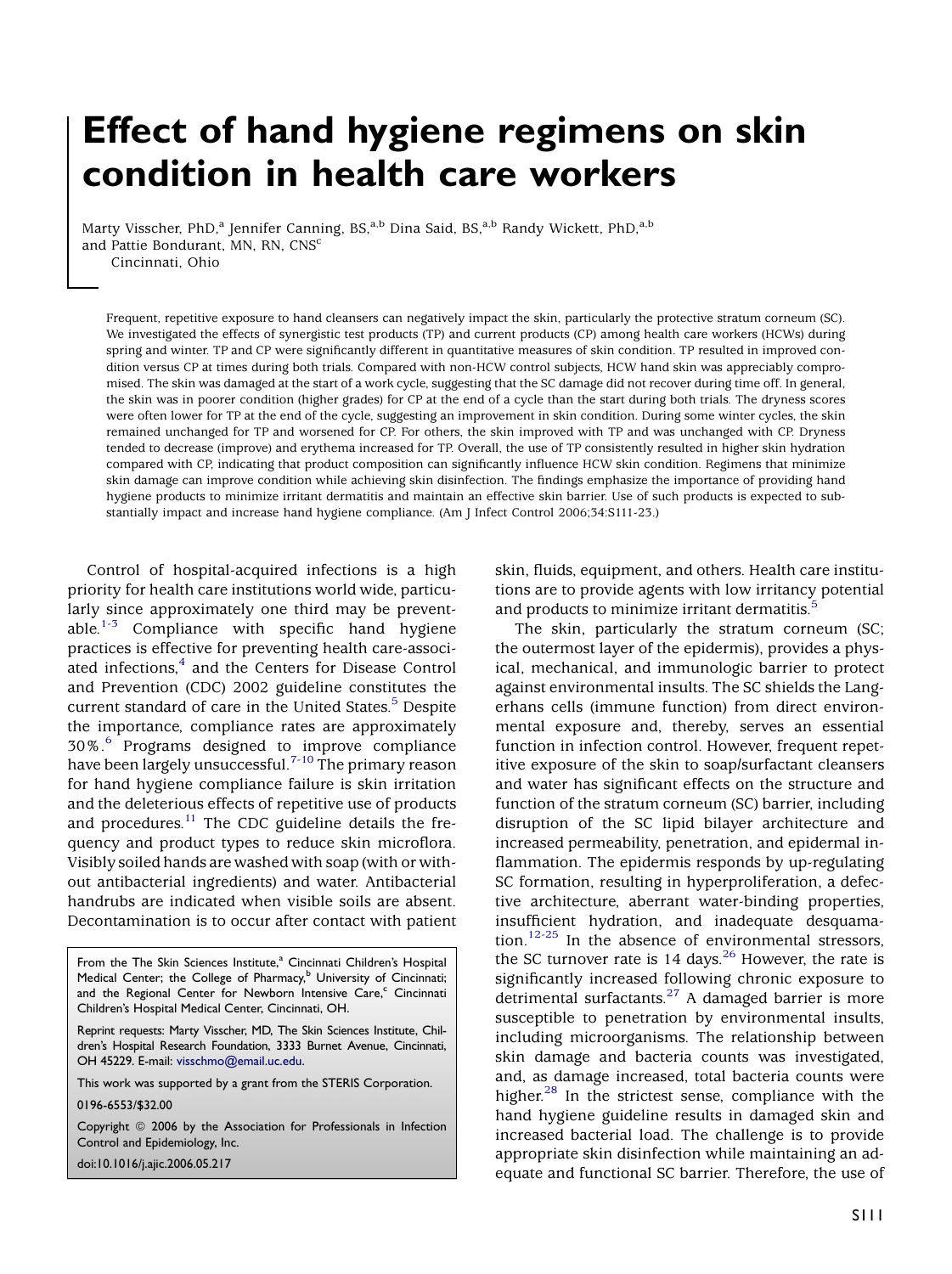systems formulated to minimize the deleterious effects of repeated hand cleansing is necessary.

We hypothesized that the use of a hand hygiene regimen (ie, a ''synergistic'' set of products), referred to as the test products (TP), based on (1) mild (minimally disruptive) cleansers, (2) an alcohol handrub with emollient, and (3) a protective lotion would minimize the damage from hand hygiene procedures and maintain an effective SC barrier. The specific aims were as follows: (1) evaluate the effects of the synergistic regimen (TP) and the current products (CP) in health care workers (HCWs) using quantitative measures of skin condition (integrity and function) and (2) compare the changes in skin condition of HCWs using the ''synergistic'' regimen with the changes for HCWs using current products.

## METHODS

# Subjects: HCWs

Nurses and respiratory therapists from the Regional Center for Newborn Intensive Care (RCNIC) at Cincinnati Children's Hospital Medical Center (CCHMC) took part in the spring ( $n = 54$ ) and winter ( $n = 61$ ) trials. The RCNIC is a comprehensive level III intensive care unit (ICU) with approximately 190 full- and part-time staff. The ICU was selected because of the high frequency of hand hygiene procedures. Eligible subjects had (1) visible skin damage or irritation (ie, dryness, scaling, erythema) at enrollment or a verified history of damage, (2) hand hygiene frequency of at least 20 procedures per 8 hours, and (3) a schedule of at least 2 consecutive 8-hour shifts once every 2 weeks to ensure sufficient exposure to hand hygiene procedures on a regular basis. Subjects were excluded if they had a history of allergic contact dermatitis from the specific study products. The Institutional Review Board of CCHMC approved the research protocol, and all subjects provided written informed consent.

## Subjects: control population

The control group ( $n = 26$ ) was composed of subjects whose jobs did not involve repeated exposure to water, solvents, hand hygiene procedures, chemicals, cleaning solutions, and others. Subjects were excluded if they (1) had visible skin damage or irritation (ie, skin grades of 0.5 or higher for dryness; erythema; or fissuring at the knuckles, fingers, and dorsum), (2) had a history of skin irritation because of normal (non-HCW) handwashing, ie, 10 times in 8 hours, (3) routinely wore gloves, or (4) were outside the age range of the HCW population.

# Measurement of skin condition

High-resolution digital images. High-resolution digital photographs were taken using a Fuji S2-Pro Camera 6.1 Megapixel (Fuji Corporation, Hyogo, Japan), SLR, an AF Micro-Nikkor 60mm f/2.8 Macro Lens (Nikon Corporation, Tokyo, Japan), and a Nikkon SB-29s Macro Speedlight Flash (Nikon Corporation), for a resolution of 2848  $\times$  4256 pixels (2.8 pixels/mm). The hands were placed in a metal ''repositioning'' device to allow comparison of images from different times. Lighting conditions were controlled and standardized for white balance and color. Optical imaging methods and software (Adobe Photoshop, ImageJ; Adobe Systems, San Jose, CA) were used to evaluate and compare images for skin damage and to quantify erythema.

Expert visual grading. Separate grades were assigned to the knuckle, finger, and dorsal regions of each hand because the areas could respond differently to hand hygiene procedures. At each visit, a trained judge evaluated the skin using 0 to 5 scales for dryness and fissuring and a 0 to 4 scale for erythema. Dryness scores were as follows: 0, none; 1, patches of slight powderiness and occasional patches of small scales with generalized distribution; 2, generalized slight powderiness, early cracking or occasional small lifting scales; 3, generalized moderate powderiness and/or moderate cracking and lifting scales; 4, generalized heavy powderiness and/or heavy cracking and lifting scales; and 5, generalized high cracking and lifting scales.<sup>[29](#page-12-0)</sup> Erythema scores: 0, none; 0.5, barely perceptible redness, weak, or spotty; 1, slight redness (spotty or diffuse); 2, moderate redness; 3, intense redness; 4, fiery redness with edema. $^{29}$  $^{29}$  $^{29}$  The investigators were blinded with respect to treatment (product set) at the times of visual grading, image evaluation, and instrumental data collection.

Transepidermal water loss. The SC barrier integrity was evaluated by measuring the rate of transepidermal water loss (TEWL) through the skin (g/m<sup>2</sup>/hr) with a DermaLab Evaporimeter (Cortex Technology, Denmark).

Rate of transepidermal water movement. SC barrier function was assessed by measuring the rate of transepidermal moisture accumulation (MAT) during 20 seconds of continuous probe occlusion with the Corneometer (Courage and Khazaka, Koln, Germany). Water moves through the upper epidermis and builds up under the probe. The instrument measures skin hydration by determination of skin capacitance in arbitrary units (AU). MAT is the regression line slope in AU/sec.

Skin hydration. SC hydration was the first reading of the capacitance measurement (Corneometer), reported as capacitance in AU. Skin hydration is due to residual surface moisture, evaporative moisture from the dermis, and water bound to corneocyte proteins.

Subject self-assessment. HCWs completed a selfrating scale (each hand) for moisture content (drynormal), appearance (red, blotchy, rash), intactness (abrasions, fissures), and sensation (itching, burning,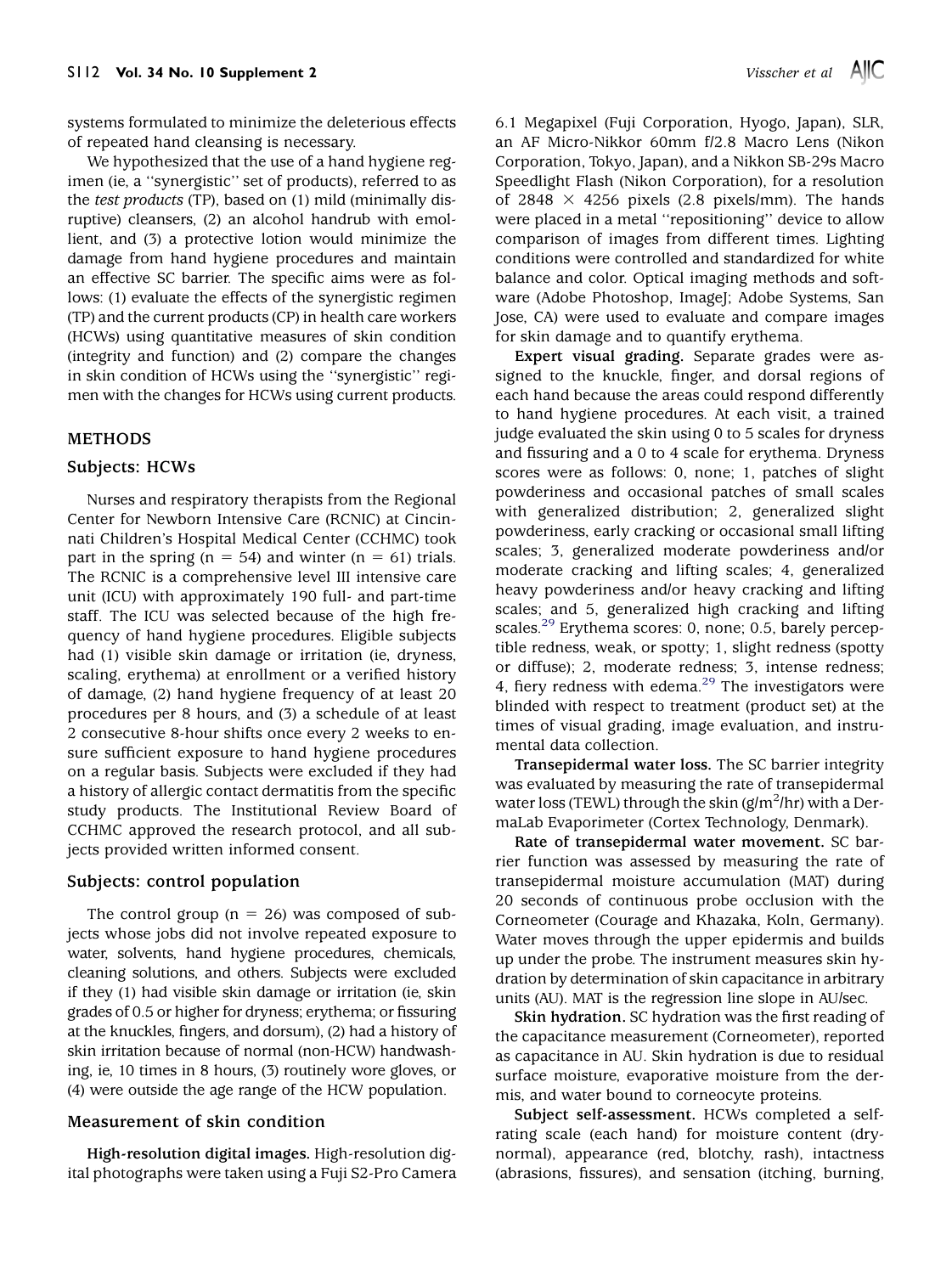stinging) on a 7-point scale, on which 0 indicated the best skin condition and 6 was the worst condition.<sup>[30](#page-12-0)</sup>

Environmental conditions. Ambient RNCIC conditions (temperature, relative humidity) were recorded twice a day, and outdoor daily conditions were obtained from meteorologic records.

# Experimental procedure

The spring trial was conducted among 2 parallel HCW groups, beginning in April 2004. The final visits were in early August 2004. One group was assigned to the test regimen (TP, liquid handwash [Kindest Kare Bodywash and Shampoo, containing amphoteric surfactants sodium lauroamphoacetate and disodium soyamphodiacetate, anionic surfactants disodium oleamido sulfosuccinate, and emollients], antimicrobial liquid handwash [CV Medicated Soap, containing Triclosan potassium; and sodium salts of fatty acids, disodium cocoamphodiacetate, and others], alcohol rub [Alcare Plus, containing ethyl alcohol, emulsifying wax, and emollients], skin lotion [Lotion Soft Skin Conditioner, containing glycerin, cyclomethicone, emulsifying wax, and emollients], STERIS Corporation, Mentor, OH) and the other group continued using the current product set (CP, liquid handwash [Endure 50, containing potassium cocoate, SD alcohol 40-B, potassium stearate, cocoamidopropyl PG-dimonium chloride phosphate], antimicrobial liquid handwash [Endure 200, containing Triclosan, potassium cocoate, propylene glycol, glycerin, potassium stearate], alcohol rub [Endure 320, containing ethyl alcohol, cetyl alcohol, PEG-32, glycerin], and skin lotion [Endure 500, containing stearic acid, glycol stearate, isopropyl palmitate, mineral oil], Ecolab Inc, St. Paul, MN). The treatment set (TP or CP) was randomly assigned to subjects at the time of their first visit (baseline measurement session) because all subjects had been using set CP prior to the start of the study. Products were supplied to all work areas. The subjects were reminded of the guidelines for hand hygiene and lotion use and used only the assigned product set throughout both trials. All subjects continued their current products and procedures for washing and skin care at home.

The winter trial took place among parallel groups from early December 2004 through early March 2005. Most subjects took part in both trials, and the initial CP or TP product assignment was maintained so that the effect of season could be determined effectively, ie, same product in both seasons. During the time between trials, all HCWs returned to using CP for hand hygiene procedures. Subjects were enrolled in the winter trial, assigned to use the same product set as they had in the spring, and instructed to use the product prior to the first visit of cycle 1 to ensure that the observed skin effects were attributable to product exposure. The subjects had been using the assigned products for at least 6 days (mean 21 days; range, 6-34 days) prior to the first measurement visit, ie, after transition to the new product. Subjects who were new to the research were randomly assigned to CP or TP at the start of the winter study.

The HCWs typically work 12-hour shifts. Full-time personnel generally work 3 consecutive days with 3 or 4 days between cycles. Part-time personnel had to work at least 2 consecutive shifts on a regular basis to participate. The effects of the hand hygiene procedures and products were determined by measuring the skin condition during a set of shifts, ie, from beginning (prior to the initial scrub) to end (approximately an hour after the last procedure) of a work cycle. The start and end visits together constituted a cycle. The skin was evaluated for 6 cycles (12 visits) during spring and 3 cycles during winter, with visits arranged in accordance with subject schedules. In the winter trial, subjects were evaluated again when they returned to work following their time off after cycle 3 (visit 7).

A volar forearm site outside the treatment area (between elbow crease and wrist) was evaluated as a within-subject control. This site was not an ideal control because of variations in product exposure and skin characteristics (hand vs forearm). However, repeated evaluation of a relatively unperturbed site provided information on the variability in skin condition. To avoid measurement order bias, the hands were randomized, eg, assessments began with left or right hand. The forearm was the same side as the starting hand (ie, left hand first, left forearm).

The evaluations were performed in a designated area within the RCNIC. The subjects first completed the self-assessment of each hand. The sequence began with the control hand (left or right) as follows: control hand image, visual grading (knuckles, fingers, dorsum), other hand image, visual grading, hydration (dorsum, forearm, other dorsum), and TEWL (dorsum, forearm, other dorsum). The hydration and TEWL readings were made on adjacent sites to avoid carryover effects of the instrumental procedures. The order of evaluations was maintained at each visit. The control subjects (non-HCWs) were assessed once in late June-early July of 2005 for grades, imaging, hydration, and TEWL.

# Statistical analysis

The data were analyzed with Sigma Stat Software (SPSS, Inc., Chicago, IL) and a significance level of  $P \leq$ .05. Results are reported as mean  $\pm$  SD and mean  $\pm$ SEM. Paired  $t$  test procedures were used to compare the skin condition at the beginning and end of each work cycle and the skin condition for spring versus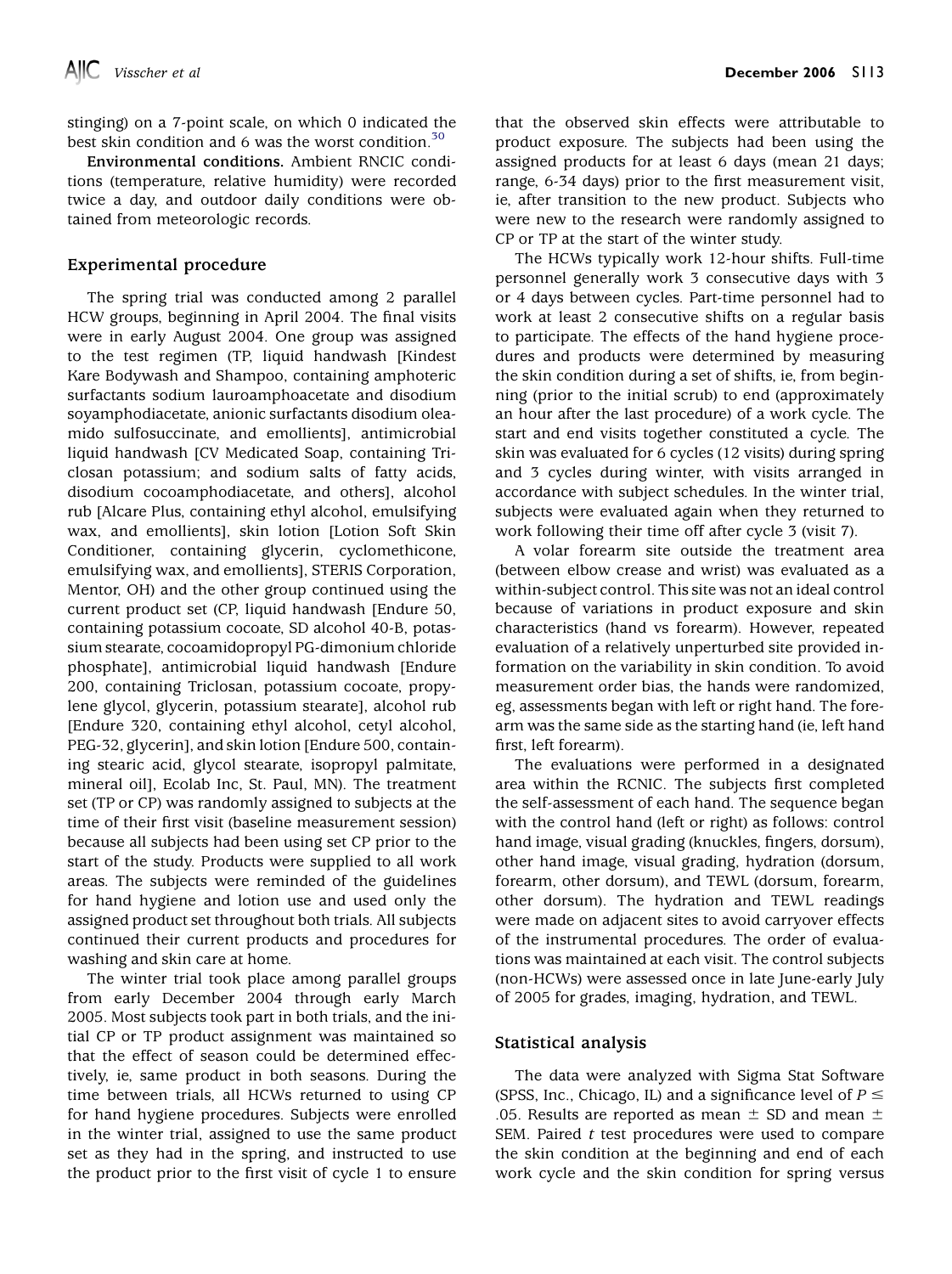|  |  |  |  |  |  | Table 1. Health care worker demographic characteristics* |
|--|--|--|--|--|--|----------------------------------------------------------|
|--|--|--|--|--|--|----------------------------------------------------------|

|                    | <b>Spring</b>          |                     | Winter                 |                     |  |
|--------------------|------------------------|---------------------|------------------------|---------------------|--|
| Characteristic     | <b>Current product</b> | <b>Test product</b> | <b>Current product</b> | <b>Test product</b> |  |
| Number of subjects | 25                     | 29                  | 31                     | 30                  |  |
| Sex                |                        |                     |                        |                     |  |
| Female             | 25                     | 29                  | 30                     | 30                  |  |
| Male               | -                      | -                   |                        | -                   |  |
| Race               |                        |                     |                        |                     |  |
| White              | 23                     | 26                  | 30                     | 29                  |  |
| <b>Black</b>       | $\mathbf{2}$           | 3                   |                        |                     |  |
| Total mean study   | 49.7 $\pm$ 12.0        | 58.3 $\pm$ 13.4     | $34.9 \pm 12.2$        | $34.9 \pm 8.8$      |  |
| duration (day)     |                        |                     |                        |                     |  |
| Mean cycle         |                        |                     |                        |                     |  |
| duration (day)     |                        |                     |                        |                     |  |
| Cycle I            | $2.6 \pm 1.2$          | 2.1 $\pm$ 0.8       | $2.5 \pm 1.2$          | $2.2 \pm 0.8$       |  |
| Cycle 2            | $2.5 \pm 1.0$          | $2.7 \pm 1.1$       | $2.5 \pm 1.1$          | $2.4 \pm 1.0$       |  |
| Cycle 3            | $2.9 \pm 1.2$          | $2.7 \pm 1.2$       | $2.6 \pm 1.2$          | $2.6 \pm 1.8$       |  |
| Cycle 4            | $2.7 \pm 1.4$          | $2.7 \pm 1.2$       |                        |                     |  |
| Cycle 5            | $2.8 \pm 1.1$          | $2.3 \pm 1.6$       |                        |                     |  |
| Cycle 6            | $3.0 \pm 2.5$          | $2.5 \pm 0.9$       |                        |                     |  |

 $*$ Values are presented as mean  $\pm$  SD.

Table 2. Environmental conditions\*

| Mean dew point $(^{\circ}C)$ | <b>Spring</b>                       | Winter                                  |  |
|------------------------------|-------------------------------------|-----------------------------------------|--|
| Outdoor conditions           | $16.3^{\circ}$ C + 4.5 $^{\circ}$ C | $-2.6^{\circ}$ C $\pm$ 7.4 $^{\circ}$ C |  |
| Indoor conditions (RCNIC)    | 6.1°C $\pm$ 1.5°C                   | $2.3^{\circ}C \pm 2.3^{\circ}C$         |  |

\*Values are presented as mean  $\pm$  SD.

winter (among the subjects who did both studies). Regional differences in skin condition (eg, dryness, erythema) were assessed by analysis of variance. Student  $t$  tests were used to compare the skin condition of the CP and TP groups at various time points. The effects of the treatment (CP set vs. TP set) were determined by computing the change in skin condition as final (end of cycle) minus start (beginning of cycle) and using Student  $t$  tests to compare the changes for CP versus TP.

#### RESULTS

Fifty-six HCWs participated in the spring trial, and 60 were in the winter study. Twenty-three CP and 25 TP subjects took part in both trials. The demographics and the number of days of product exposure (ie, length of cycle) are shown in Table 1. The cycle times for CP and TP subjects were not significantly different for any of the 6 spring cycles or the 3 winter cycles, indicating that product comparisons are valid.

The outdoor dew points were significantly different between the seasons, averaging  $16.3^{\circ}C \pm 4.5^{\circ}C$  for spring and  $-2.6^{\circ}\text{C} \pm 7.4^{\circ}\text{C}$  for winter. The indoor RCNIC unit dew points were significantly different as well, with

6.1°C  $\pm$  1.5°C in spring and 2.3°C  $\pm$  2.3°C in winter (Table 2). Unit dew points in the spring were substantially lower than outdoor conditions. These relatively dry ambient work conditions contributed to the stress on skin from hand hygiene procedures. No significant differences were observed in either outdoor or unit dew points for CP compared with TP at any cycle during spring and winter. The outdoor dew point was significantly higher for spring cycle 5 compared with cycle 2 (ANOVA,  $P$  < .05). This finding indicates an increase in dew point during the study, as expected from the historical weather conditions. The dew points did not vary significantly throughout the winter cycles.

#### Comparison with non-HCW control subjects

The skin condition at the start of a cycle (cycle 6, spring) was compared with that of the non-HCW controls. Visual dryness/scaling and erythema scores in all regions (knuckle, finger, and dorsum) were significantly higher for the HCWs ([Table 3\)](#page-4-0). This finding is not surprising, given that the basis for selection for controls was the lack of visible dryness and erythema. However, it verifies the increased skin damage experienced by HCWs. Skin hydration (knuckle, dorsum, and forearm sites) was significantly lower for the HCWs than for the control subjects, indicating drier skin. For the non-HCW controls, TEWL values were significantly higher on the dorsum (10.0  $\pm$  1.6 g/m<sup>2</sup>/hr) than the volar forearm (7.2  $\pm$  1.2 g/m<sup>2</sup>/hr) because of, at least in part, to structural and physiologic differences between sites. TEWL (dorsum and forearm) was significantly higher for the HCWs than for the control group, indicating a poorer SC barrier.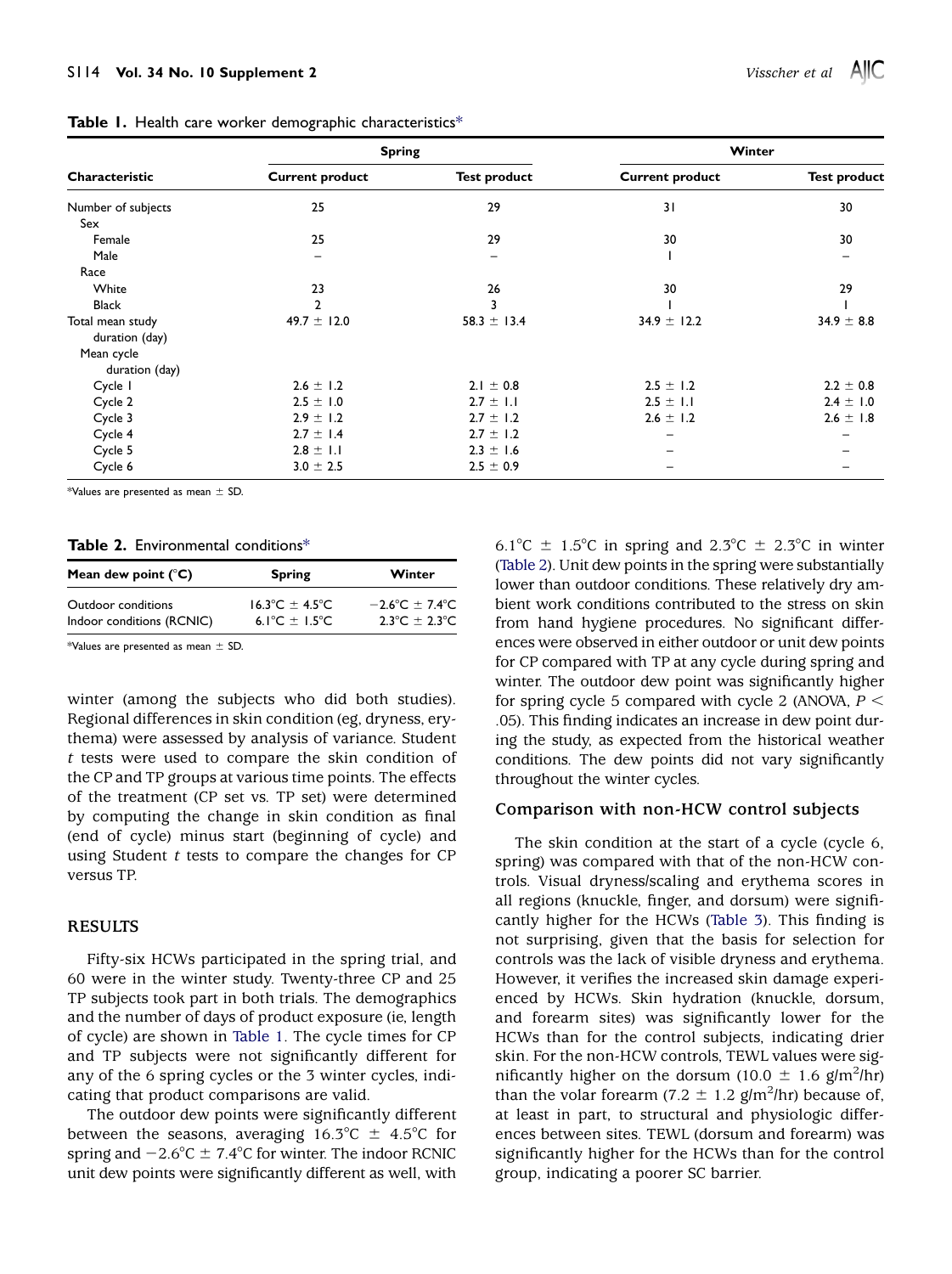<span id="page-4-0"></span>

|           |  | <b>Table 3.</b> Skin condition of HCWs versus control |  |
|-----------|--|-------------------------------------------------------|--|
| subjects* |  |                                                       |  |

| <b>Attribute</b>              | <b>HCW</b><br>$(n = 24)$ | Control<br>(Non-HCW)<br>$(n = 26)$ | t Test<br>P value |
|-------------------------------|--------------------------|------------------------------------|-------------------|
| Visual dryness/scaling score  |                          |                                    |                   |
| Knuckle                       | $0.73 \pm 0.14$          | 0.00                               | < 001             |
| Fingers                       | $1.1 \pm 0.12$           | 0.00                               | < 001             |
| Dorsum                        | $0.67 \pm 0.11$          | 0.00                               | < 001             |
| Visual erythema score         |                          |                                    |                   |
| Knuckles                      | $1.3 \pm 0.11$           | 0.00                               | < 001             |
| Fingers                       | $0.79 \pm 0.07$          | 0.00                               | < 001             |
| Dorsum                        | $0.85 \pm 0.08$          | 0.00                               | < 001             |
| Skin hydration (baseline, AU) |                          |                                    |                   |
| Knuckle                       | $26.4 \pm 1.6$           | $38.2 \pm 1.8$                     | < 001             |
| Dorsum                        | $38.7 \pm 2.1$           | $52.4 \pm 2.1$                     | < 001             |
| Forearm                       | $37.2 \pm 2.1$           | 58.8 $\pm$ 1.9                     | < 001             |
| Transepidermal Water Loss     |                          |                                    |                   |
| $(g/m^2/hr)$                  |                          |                                    |                   |
| Dorsum                        | $13.6 \pm 1.7$           | 8.1 $\pm$ 0.48                     | < 001             |
| Forearm                       | $7.0 \pm 0.4$            | 5.6 $\pm$ 0.37                     | .01               |

\*Values are presented as mean  $\pm$  SEM.

# Initial skin condition: HCWs

At the start of the spring trial, all subjects ( $n = 54$ ) had been using the CP. Significant regional differences  $(P < .001,$  ANOVA) were found in visual dryness in the order: finger  $>$  knuckle  $>$  dorsum (Fig 1A). The right hand regions were significantly drier than the left. All HCWs were right handed with one exception. Significant regional differences were observed for erythema (knuckle  $>$  finger  $>$  dorsum), with the knuckle having the highest score (most damage) (Fig 1B). The mean self-assessment scores (0-6 scale, on which 0 is best and 6 is worst) at baseline for the right hand were as follows: appearance =  $1.8 \pm 0.2$ , intactness =  $1.6 \pm 0.2$ 0.2, moisture content =  $3.2 \pm 0.2$ , and sensation =  $2.0 \pm 0.2$ , indicating that the HCWs perceived their skin to be compromised at the start of a work cycle. The left and right hands were not different by selfassessment. Significant regional differences in skin condition were also found at the beginning of the winter trial. The visual dryness scores for the knuckle and finger were significantly higher than for the dorsum [\(Fig 2A](#page-5-0)). Baseline hydration measurements revealed no significant differences among the left dorsum, right dorsum, and volar forearm sites (ANOVA). The moisture accumulation rate was significantly higher for the left dorsum (0.54  $\pm$  0.04 AU/s) compared with the volar forearm (0.36  $\pm$  0.03 AU/s) (ANOVA). Baseline TEWL values indicated significant differences between the dorsal and volar forearm sites, with mean values of 12.0  $\pm$  0.9 g/m<sup>2</sup>/hr for the left dorsum, 12.3  $\pm$  0.7 g/  $m^2$ /hr for the right dorsum, and 6.4  $\pm$  0.5 g/m<sup>2</sup>/hr for the forearm. The nearly 2-fold difference between



Fig 1. Initial skin condition-HCWs. At the start of the spring trial, significant regional differences  $(P < .001$ , ANOVA) in visual dryness (n = 54) were observed in the following order: finger  $>$  knuckle  $>$ dorsum (A). The right hand regions were significantly drier (higher score) than the left. Skin erythema ( $n = 54$ ) was significantly different across the hand (knuckle  $>$  finger  $>$  dorsum) with the highest score (most damage) for the knuckle  $(B)$ .

dorsum and forearm is attributed in part to structural and physiologic differences in these regions and due not only to differences in SC barrier function.

For the spring trial, subjects were randomly assigned to treatment CP or TP. The skin condition for the 2 groups at baseline (prior to any hand hygiene procedures) was compared (*t* tests). No significant differences were observed, indicating that the 2 groups were balanced for starting skin condition. The initial dryness grades (mean  $\pm$  SEM) for CP and TP, respectively, were as follows: left knuckle (0.6  $\pm$  0.1 vs 0.5  $\pm$  0.1), right knuckle (0.7  $\pm$  0.1, both), left finger (0.8  $\pm$  0.1, both), right finger (1.0  $\pm$  0.1 vs 1.2  $\pm$  0.2), left dorsum (0.4  $\pm$ 0.1, both), and right dorsum (0.3  $\pm$  0.1, both). The initial erythema scores for CP and TP, respectively, were as follows: left knuckle  $(1.2 \pm 0.1, \text{ both})$ , right knuckle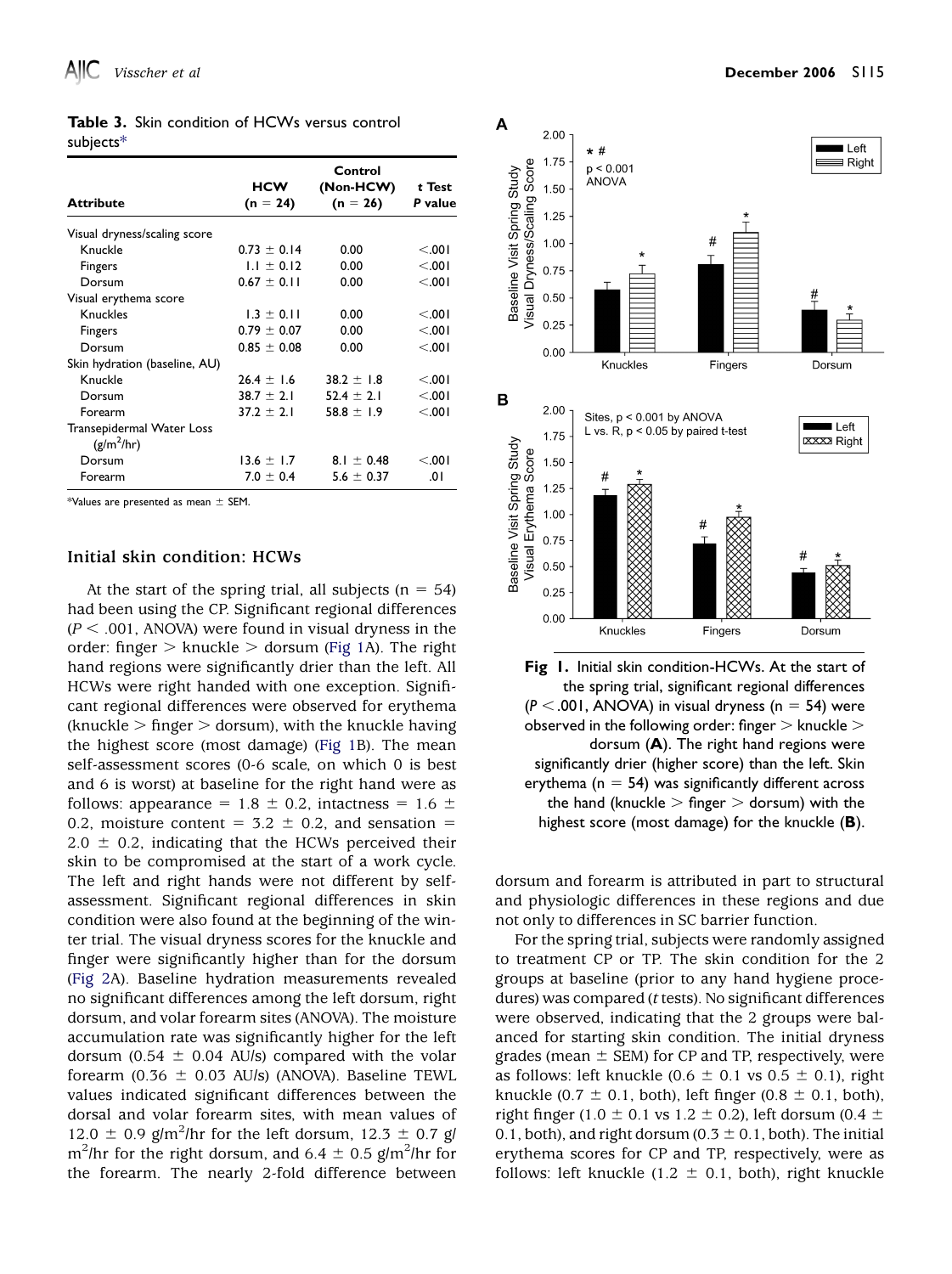<span id="page-5-0"></span>

Fig 2. Effect of season on skin condition. The effect of season was determined in the HCWs who used the current products (CP) in both trials ( $n = 23$ ). Spring (third cycle, visit 5) and winter (third cycle, visit 5) measurements were analyzed using paired t tests. Dryness grades were significantly higher during the winter for the knuckles ( $P < .001$ ) and dorsum ( $P = .05$ ) regions (A; right hand), indicating poorer skin condition. Visual erythema scores were comparable between the seasons for the finger and dorsum areas and directionally higher ( $P = .10$ , poorer skin condition) during the winter for the knuckles (B).

 $(1.3 \pm 0.1 \text{ both})$ , left finger  $(0.8 \pm 0.1 \text{ vs } 0.7 \pm 0.1)$ , right finger (1.0  $\pm$  0.1 vs 0.9  $\pm$  0.1), left dorsum (0.5  $\pm$  0.05 vs  $0.4 \pm 0.1$ ), and right dorsum ( $0.5 \pm 0.1$ , both).

For the winter trial, subjects began using their assigned (ie, for spring) treatments in advance of the first measurement session to ensure that the starting skin condition was influenced by specific product usage. The exposure time averaged 21 days (range, 6-34 days) prior to the first evaluation (day 1 of cycle 1). Comparison of this ''initial'' skin condition for groups  $CP$  versus TP ( $t$  tests) indicated a significant difference  $(P < .05)$  for the left dorsum erythema grade (0.8  $\pm$  0.1 for CP vs  $0.4 \pm 0.1$  for TP). The dryness grades at the official start of the winter study for CP and TP, respectively, were as follows: left knuckle (1.0  $\pm$  0.1 vs 1.2  $\pm$ 0.1), right knuckle (0.1.2  $\pm$  0.2 vs 1.2  $\pm$  0.1), left finger  $(1.0 \pm 0.1 \text{ vs } 1.2 \pm 0.1)$ , right finger  $(1.2 \pm 0.1 \text{ vs } 1.5 \pm 0.1)$ 0.1), left dorsum (0.3  $\pm$  0.1 vs 0.6  $\pm$  0.1), and right dorsum (0.6  $\pm$  0.1 vs. 0.7  $\pm$  0.1). The initial erythema scores for CP and TP, respectively, were as follows: left knuckle (1.2  $\pm$  0.1 vs 1.4  $\pm$  0.1), right knuckle (1.4  $\pm$ 0.1 vs  $1.5 \pm 0.1$ ), left finger (0.8  $\pm$  0.1 vs 0.6  $\pm$  0.1), right finger (0.8  $\pm$  0.1 both), left dorsum (0.8  $\pm$  0.1 vs 0.4  $\pm$ 0.1), and right dorsum (0.7  $\pm$  0.1 vs 0.5  $\pm$  0.1).

#### Effect of season on skin condition

The effect of season (outside environmental conditions) was determined by examining the skin condition of the HCWs who participated in both trials. They had used the CP prior to the studies, throughout both trials, and during interim periods. Measurements from spring (third cycle, visit 5) and winter (third cycle, visit 5) were compared using paired t tests. Dryness grades were significantly higher during the winter for the knuckles  $(P < .001)$  and dorsum  $(P = .05)$  regions (Fig 2A, right hand), indicating poorer skin condition during winter. Visual erythema scores were comparable for winter and spring on the fingers and dorsum and directionally higher ( $P = .10$ ) in winter for the knuckles (Fig 2B). Significant differences between seasons were also observed in the HCW self-assessment scores. Instrumental skin hydration values were not different for spring visit 5 and winter visit 5.

The self-assessment ratings were significantly higher during winter. Scores from the late spring (visit 9,  $n = 23$ ) were compared with the first winter visit (*t* tests,  $n = 30$ ). Mean scores were (right hand) as follows: intactness (0.61  $\pm$  0.2 spring vs 1.6  $\pm$  0.2 winter), moisture content (1.3  $\pm$  0.2 spring vs 2.6  $\pm$  0.3 winter), and sensation (0.5  $\pm$  0.2 spring vs 1.4  $\pm$  0.2 winter). Appearance ratings were directionally different (0.9  $\pm$ 0.2 vs 1.6  $\pm$  0.2, P = .06). The HCWs judged their skin to be in poorer condition in winter than in spring.

# Effect of hand hygiene procedures on skin integrity

The effects of repetitive hand hygiene procedures on HCW skin condition were determined by comparing the measurements at the end of a cycle with those at the start, ie, upon return to work after time off (paired  $t$  tests). In general for treatment CP, the skin was in poorer condition (higher grades) at the end of a cycle than at the start during both the spring and winter trials. For the test treatment (TP), the visual scores,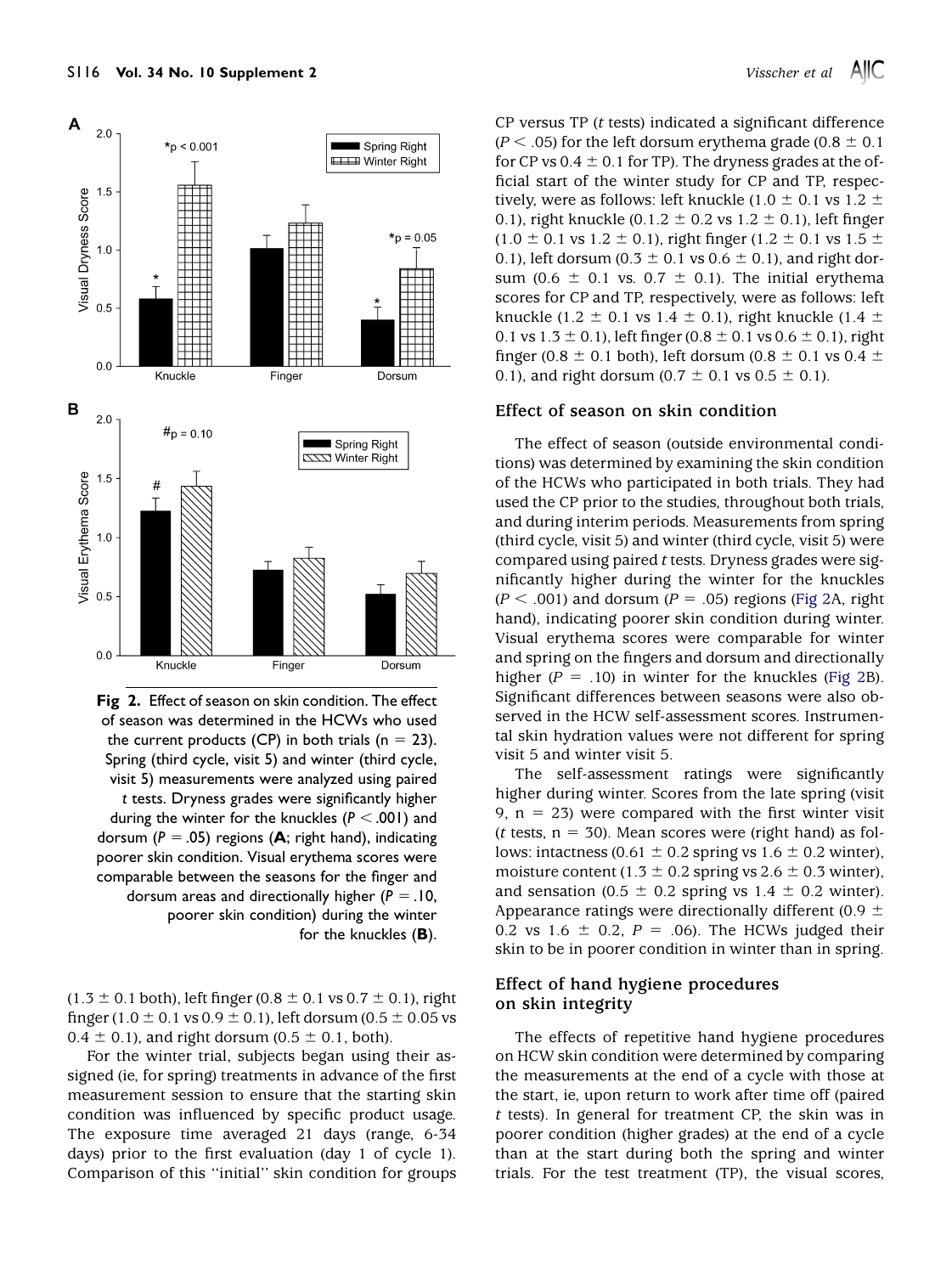particularly those for dryness/scaling, were often lower at the end of the cycle compared with the start, suggesting that the skin condition improved. During the winter study, dryness tended to decrease (improve) and erythema increased for subjects on TP. For some cycles, the skin worsened for the CP and remained unchanged for TP. For others, the skin was unchanged with CP and improved with use of TP.

Similarly, significant changes were observed for the HCW self-assessment parameters over the work cycles. Higher values indicate poorer skin condition For spring cycle 1, intactness and moisture content had lower scores (better condition) at the end of the cycle than at the start for TP and were unchanged for CP. For other attributes and cycles, the skin was generally considered to be in poorer condition at the end of a cycle than at the start. However, the number of significant increases (worsening) was greater for CP than for TP during both seasons. For example, in winter cycle 2, the skin was rated as significantly poorer for sensation and moisture content for CP but remained unchanged for TP.

# Effect of treatments CP versus TP

The most direct comparison of specific treatment effects could be made by comparing the changes in skin condition (dryness, erythema, hydration, and others) during a cycle for the HCWs on TP with those on CP. The cycles for the 2 groups occurred simultaneously, and a comparison of changes in the skin measurements served to minimize the impact of differences in environmental conditions. The changes were computed as final (end of cycle) minus initial (start of cycle). The changes for CP were compared with the changes for TP with Student  $t$  tests. Using this comparison, treatments CP and TP were significantly different for various skin measures during the spring and winter trials. [Figure 3A](#page-7-0) to 3D shows the changes for CP versus TP for visual skin dryness at the dorsum and knuckle sites in the spring and winter. Positive changes indicate worsening of the skin condition (increase in grade), and negative changes indicate improvement. In general, the condition worsened (dryness increased) or remained unchanged for CP throughout both seasons. For TP, the condition either improved (dryness decreased), was unchanged, or increased to a lesser extent than CP ([Fig 3](#page-7-0)A-D) The differences were significant ( $P \leq$ .05) for spring cycles 1 and 3 and for winter cycles 1 and 2. They were directionally different for spring cycle 4. A similar pattern occurred for knuckle dryness, although the differences were significant for spring cycles 1 and 2. The changes were directionally different  $(P = .06)$  for finger dryness in winter cycle 1, wherein the CP group experienced an increase relative to the decrease for TP.

Changes in dorsal skin hydration (capacitance-based instrumental methods) for CP versus TP during spring and winter cycles revealed consistent findings [\(Fig 4](#page-8-0)). For spring cycles 1 and 4, the treatments were significantly different with an increase in hydration for TP and a decrease for CP. For cycle 1, the change in hydration was  $5.2 \pm 2.2$  AUs for TP, and  $-5.6 \pm 2.8$  AUs for CP. An increase in hydration is associated with improved skin condition. Importantly, adequate skin hydration is necessary for restoration of SC barrier function. Treatment TP consistently resulted in higher skin hydration compared with CP, as shown in [Figure 4.](#page-8-0)

Comparisons of the changes in HCW self-assessment over a work cycle for CP versus TP also revealed significant differences in treatments. [Figure 5A](#page-8-0) and 5B show the changes in the self-assessment of moisture content for CP and TP during spring and winter. A positive change (end-start) indicates poorer skin condition at the end of the work cycle. The change in moisture content was significantly different for CP versus TP for spring cycles 2 and 6 (cycle 2 changes of 0.1  $\pm$ 0.2 for TP and 0.84  $\pm$  0.3 for CP, cycle 6 changes of  $-0.10 \pm 0.1$  for TP and 0.59  $\pm$  0.2 for CP). During spring cycle 4, the changes in appearance and intactness were significantly greater CP than for TP (intactness change of  $-0.11 \pm 0.1$  for TP and 0.38  $\pm$  0.1 for CP and appearance change of  $0 \pm 0.1$  for TP and  $0.46 \pm 0.1$  for CP). These findings indicate that the skin was perceived to be in poorer condition at the end of the cycle for CP versus TP.

# Effects of treatments CP and TP over time

The impact of the 2 hand hygiene treatments over the duration of each trial was determined by comparing the changes in skin condition (visual grades, hydration, self-assessment) for CP versus TP. For the spring study, the change in each parameter was calculated for visit 11 (start of cycle 6) versus visit 1. The change for CP was compared with the change for  $TP$  ( $t$  tests). Although the differences were not statistically significant ( $P < .05$ ), the decrease in right knuckle dryness of  $-0.3 \pm 0.1$  for TP was different from the change of 0.0  $\pm$  0.1 for CP (confidence level of P = .11). Given the standard error of the measurement, a sample size of 50 subjects per test group would be required to demonstrate a statistically significant difference ( $P < .05$ ). For the winter study, the change in each measurement was calculated for visit 7 (return to work day following cycle 3) versus visit 1 (subjects had been using assigned products for a mean of 21 days). Although the differences were not statistically significant, the change in left dorsum dryness of  $0.4 \pm 0.2$  for CP was different from the change of  $-0.1 \pm 0.2$  for TP (confidence level of  $P = .09$ ). With the observed standard error, a sample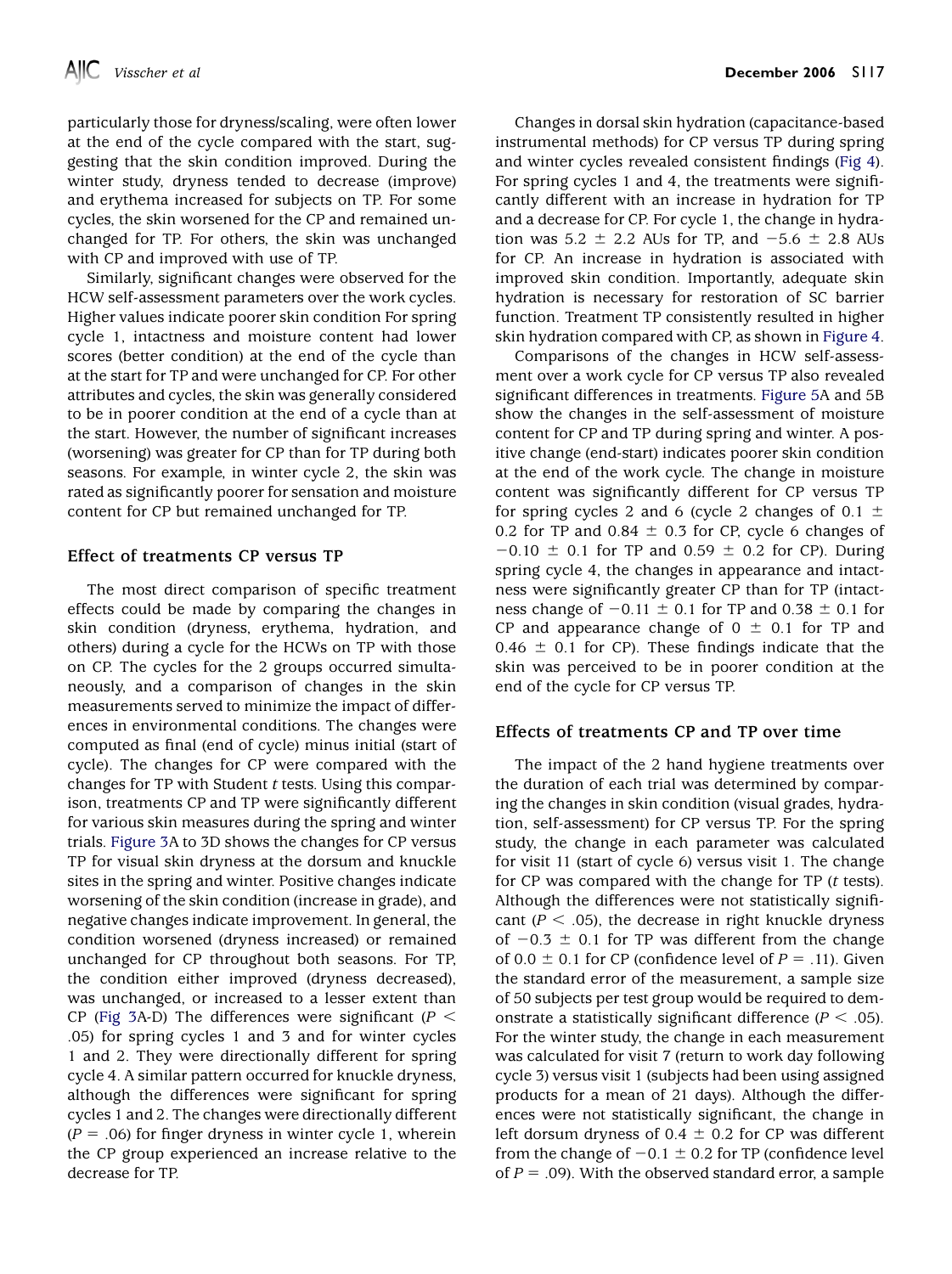<span id="page-7-0"></span>

Fig 3. Effect of treatments: current products (CP) versus test products (TP). A to D shows the changes for CP versus TP for visual skin dryness at the dorsum and knuckle sites in the spring (n = 26, CP; n = 29, TP) and winter (n = 31, CP;  $n = 30$ , TP). Positive changes indicate worsening of the skin condition, and negative changes indicate improvement. In general, the condition worsened or remained unchanged for CP throughout both seasons. For TP, the condition either improved, was unchanged, or increased to a lesser extent than CP. The differences were significant ( $P < .05$ ) for spring cycles 1 and 3 and for winter cycles 1 and 2 and directionally different for spring cycle 4. A similar pattern occurred for knuckle dryness, although the differences were significant for spring cycles 1 and 2. The changes were directionally different ( $P = .06$ ) for finger dryness in winter cycle 1, wherein the CP group experienced an increase relative to the decrease for TP.

size of approximately 70 subjects per group would be required for statistical significance at  $P < .05$ .

## DISCUSSION

In this research, we demonstrated that specific hand hygiene product sets, ie, the CP and the ''synergistic regimen'' TP, vary significantly in their effects on the SC barrier under 2 different sets of environmental conditions. Use of the TP resulted in significantly improved skin condition relative to the CP at times during the spring and winter trials. We used 3 clinical measurements to investigate the effects of the hand hygiene processes and product sets: visual skin evaluation (dryness, erythema), instrumental assessment of SC barrier integrity and function (skin hydration, TEWL), and HCW self-assessment of skin condition (moisture content, intactness, appearance, sensation). The comparative data show significant differences between CP and TP in at least 1 measure for cycles 1, 2, 3, 4, and 6 of the spring trial and cycles 1 and 2 of the winter trial and collectively indicate differences between the 2 treatments. Importantly, all 3 methods indicate that the use of TP results in increased skin hydration and suggest that TP help maintain/restore hydration relative to products CP and under the same conditions of use (eg, days on treatment, environmental conditions, initial skin condition).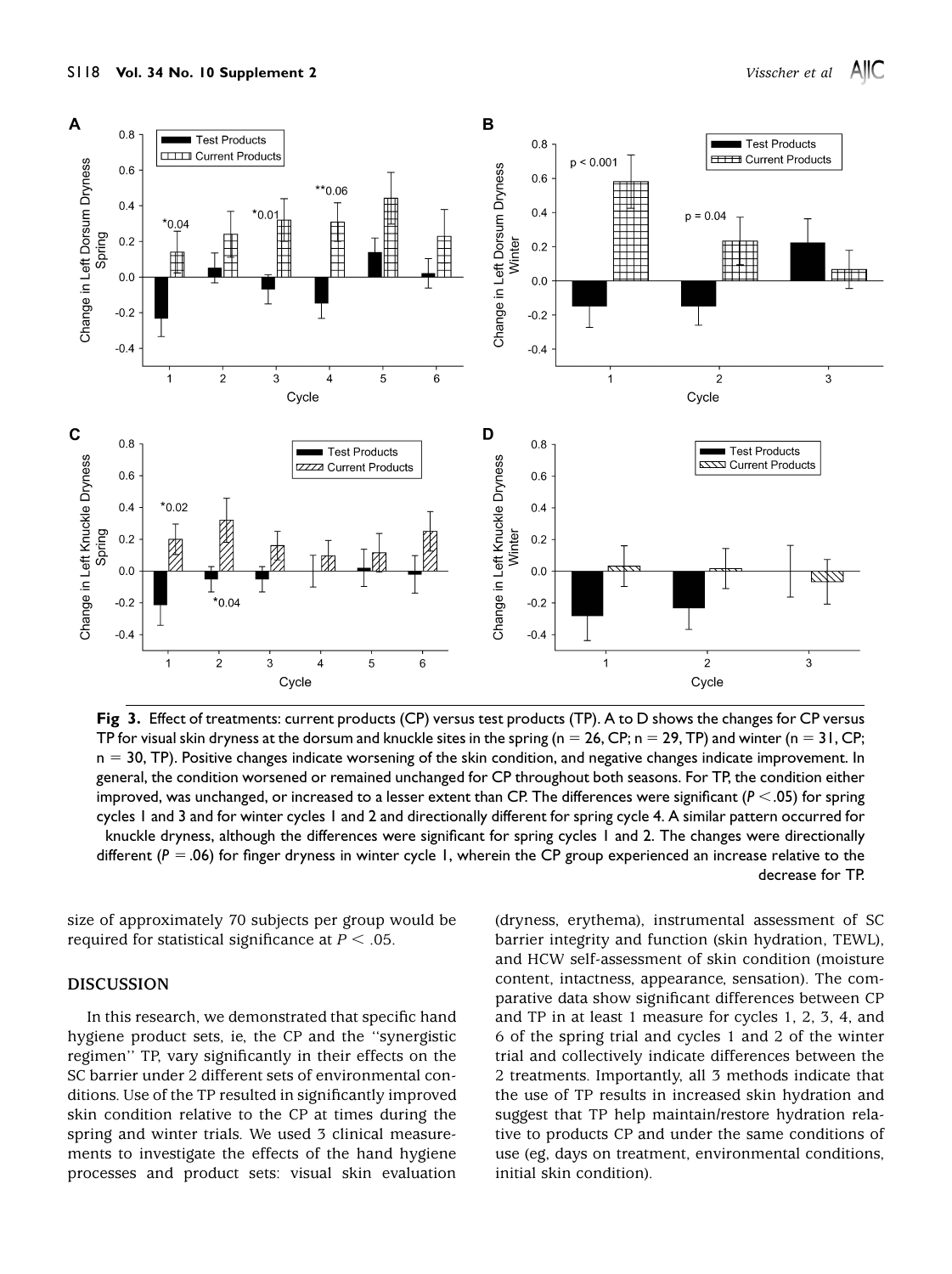<span id="page-8-0"></span>

Fig 4. Effect of treatments on skin hydration. A and B shows the changes for CP versus TP for skin hydration at the left dorsum in the spring and winter. Positive changes indicate an improvement in the skin condition (higher values indicate greater moisture). For spring cycle 1, the treatments were significantly different for changes in skin hydration.

Prior to the start of the spring trial, the majority of HCWs had discontinued using the CP antimicrobial liquid handwash (Endure 200) because of incidences of significant irritant dermatitis among some of the RCNIC staff and the general awareness of the product's irritancy. As a consequence, most of the HCWs assigned to CP used only the nonantimicrobial handwash and greatly limited the use of the CP antimicrobial version during the research. Overall, the hand skin of HCWs who work consecutive shifts is appreciably compromised, as evidenced by dryness/scaling, persistent erythema, self-assessment, and measures of hydration. The skin was compromised at the start of a cycle for the majority of HCWs, indicating that hand hygiene procedures result in significant SC barrier damage that does not appear to recover during time away



Fig 5. Effect of treatments on subject selfassessment of moisture content. A and B shows the changes for CP versus TP for subject self-assessment of hand moisture content for spring and summer. A positive change (end-start) indicates poorer skin condition at the end of the work cycle. The change in moisture content was significantly different for CP versus TP for spring cycles 2 and 6.

from work. Under normal conditions, the SC turnover time is 14 days, ie, for cells to move from the bottom of the SC to the top where desquamation occurs. Fourteen days are required for repair of SC damage. The time between work cycles is, therefore, insufficient for full repair. This result further emphasizes the importance of providing skin care products to minimize irritant dermatitis.<sup>[5](#page-11-0)</sup> Statistically significant differences between CP and TP were not observed over the course of either trial. However, the subjects continued to use their typical skin care products at home and during time away from work. These products were not consistent across the total HCW subject population, however. The effects on skin of hand hygiene with CP and TP over time could be accurately determined by having subjects use the assigned products at all times,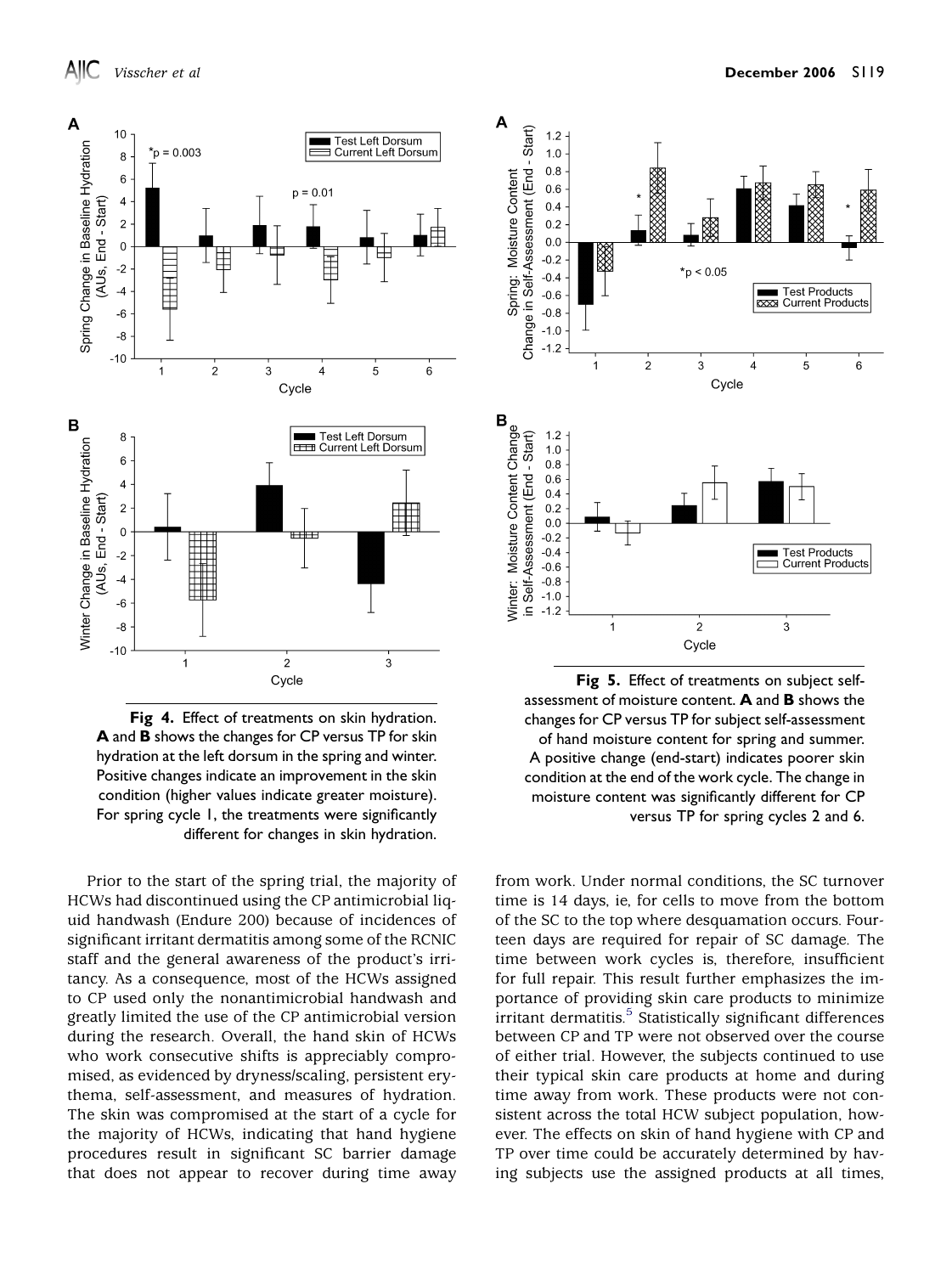thereby reducing confounding product and usage effects.

Reports in the literature discuss the impact of repetitive hand cleansing/disinfection procedures on skin condition.<sup>[20,31-35](#page-12-0)</sup> To elucidate the mechanisms underlying the effects of product exposure, researchers use methods that model repetitive exposure, often us-ing the volar forearm as a test site.<sup>[18,22,34,36](#page-12-0)</sup> Relatively few accounts investigate various aspects of hand skin condition among health care workers in realistic clini-cal settings.<sup>[30,37-42](#page-12-0)</sup> Our report is the first to examine the effects on hand skin condition of 2 different product regimens among HCWs in an actual clinical setting and in 2 seasons.

The hand skin condition was significantly worse during the low-dew-point winter conditions, as evidenced by significantly higher visual dryness/scaling and self-assessment of intactness, moisture content, and sensation among subjects who used the current products over both seasons. The effects of decreased external environmental conditions (ie, dew point, defined as the temperature at which dew forms and a measure of atmospheric moisture content) on skin condition have been described. $43-46$  The increased dryness/scaling and reduced hydration has been attributed to decreases in the production of the water-binding natural moisturizing factor (NMF) in the outer SC.<sup>[45](#page-12-0)</sup> Additionally, reduction in the SC barrier lipids (particularly ceramide 1-linoleate) has been found in vivo during low humidity (low dew point) conditions.  $46$  SC damage from surfactant exposure was greater in the winter compared with the summer for some surfactants (ie, sodium lauryl sulfate; SLS) but not for others[.43](#page-12-0) Our results are consistent with those of Larson et al, who found the use of a mild cleanser or alcohol rub plus lotion to be better after 4 weeks of use when compared with a surgical scrub plus lotion (scheduled application). $39$  The skin condition of nurses in a cold climate (Wisconsin) was compared with that of nurses in a warmer locale (Arizona) in winter and summer.<sup>[42](#page-12-0)</sup> Winter and summer visual dryness scores were significantly higher for nurses in Wisconsin. For both groups, the erythema, scaling, and cracking grades indicated that skin condition was poorer in the winter. The researchers found that high handwashing frequency and subject age contributed to poorer skin condition. The present study did not investigate the effect of the number of hand hygiene procedures per shift because all HCWs worked in an intensive care unit and they could not be differentiated on the basis of frequency.

Skin erythema was difficult to assess, most likely because of the extent of compromise and the regional heterogeneity. The knuckles were generally higher in erythema than the fingers or the dorsal surfaces. The severity, ie, degree or amount of erythema, was particularly problematic because it was difficult to differentiate levels (ie, slight, mild, moderate, severe). Inherently, skin tone has a red component, and it was difficult to separate (subtract) the inherent erythema with that caused by the hand hygiene procedures. Additionally, the hands at the start and the end of cycle were graded at different times (2 or 3 days apart). [Figure 6](#page-10-0) shows high-resolution digital images for an example subject. The image resolution is sufficiently high to permit specific regions of interest to be magnified and viewed in detail on a high-resolution monitor. Region 1 shows the knuckle and web regions near the dorsum. Dryness, scaling, and erythema are visible for quantitation. Region 2 shows the dryness and scaling observed on the knuckles. To address the limitations of the visual grading methods, we have begun to apply image analysis techniques to the digital photographs to quantify erythema. We are currently using a visual perception system for simultaneous comparison of images, ie, beginning versus end of a work cycle. These methods allow the comparison of the same subject in spring versus winter and from one part of the season to another. Scoring will be conducted by the expert graders and groups of HCWs. These evaluations are underway and will be reported in the future. The HCWs in this research used the same product set, ie, CP or TP, for both trials. A comparison of products CP versus TP on the total population in one season (eg, a crossover comparison) is also of interest, particularly because the variables associated with the subject populations would be minimized. Because treatment effects can be determined in 3 cycles, further evaluations of CP versus TP within the winter season should be done to generate the appropriate data for paired-comparison assessment of treatment effects.

The instrumental measurements indicated that the skin hydration of the HCWs was generally lower than that for the non-HCW control group. Additionally, the unit conditions were relatively dry (dew points of 6.1°C  $\pm$  1.5°C for spring and 2.3°C  $\pm$  2.3°C for winter), contributing to the relatively low skin hydration. The capacitance-based instruments used in this research were designed to measure somewhat higher levels of hydration and may lack the capacity to accurately differentiate states of low hydration. Future studies should explore the use of dynamic measures of skin hydration, such as the water sorption-desorption profile.<sup>[47](#page-12-0)</sup>

During the 2 trials, the impracticality for subjects to maintain the necessary resting state for TEWL measurements (20 minutes prior to measurement) resulted in high standard deviations. TEWL is also affected by unit dew point conditions, and differences between spring and summer could be due to factors other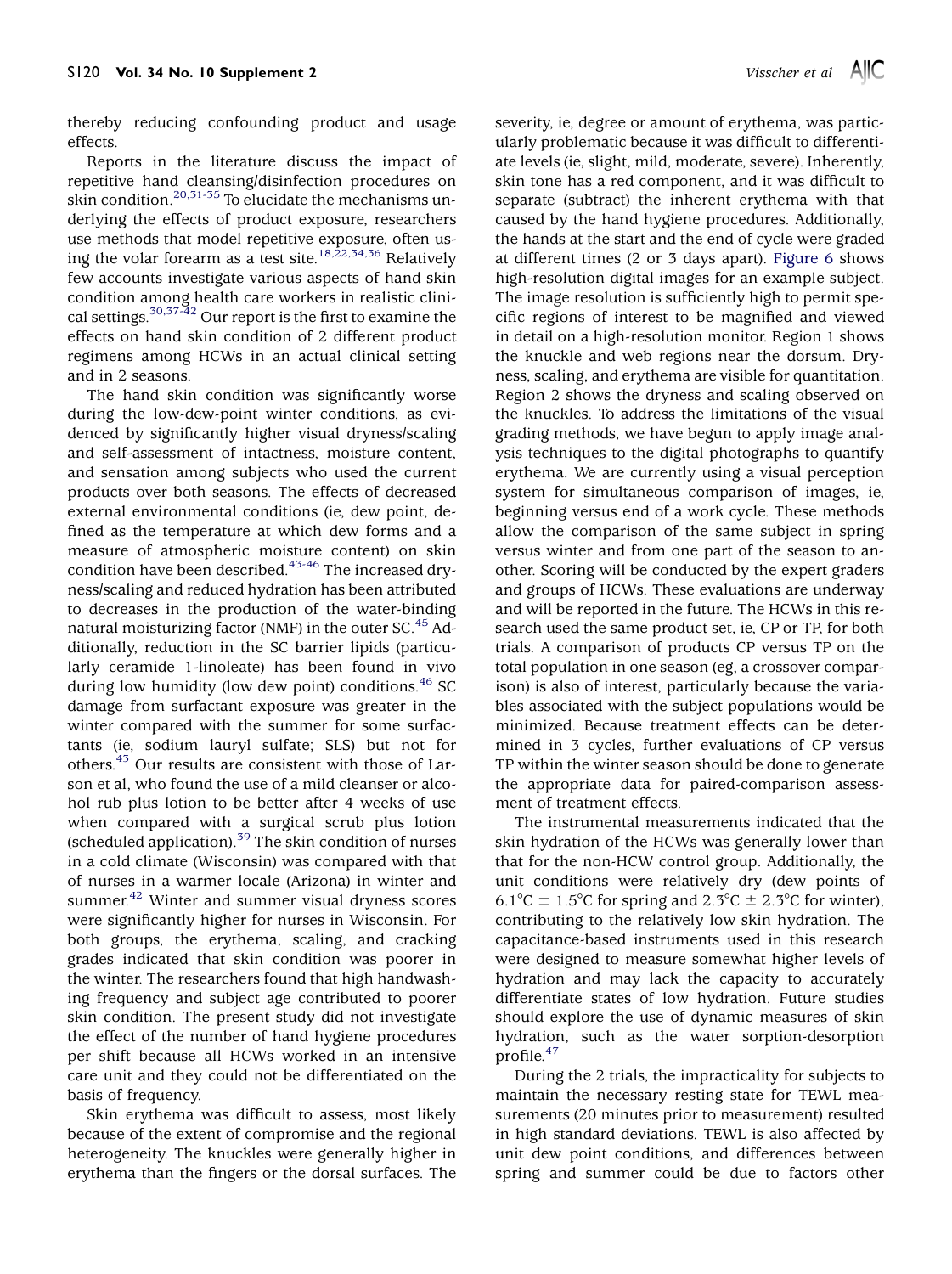<span id="page-10-0"></span>

Whole Hand

Region 2

Fig 6. High-resolution digital photographs. The Fig provides an example of the high-resolution digital photographs. The whole hand is viewed on a high-resolution computer monitor. The image resolution is sufficiently high to permit specific regions of interest to be magnified and viewed in detail. Region 1 shows the knuckle and web regions near the dorsum. Dryness, scaling, and erythema are visible for quantitation. Region 2 shows the dryness and scaling observed on the knuckles.

than inherent skin condition. Therefore, we do not consider this measure to be reliable and informative.

Investigations by Sato et  $al^{14}$  $al^{14}$  $al^{14}$  provide insight into the biologic mechanisms underlying the observed effects of hand hygiene practices on measures of SC barrier integrity. Mice were kept in a humid environment and then transferred to a very dry environment. Evaluations showed a rapid decrease in SC hydration,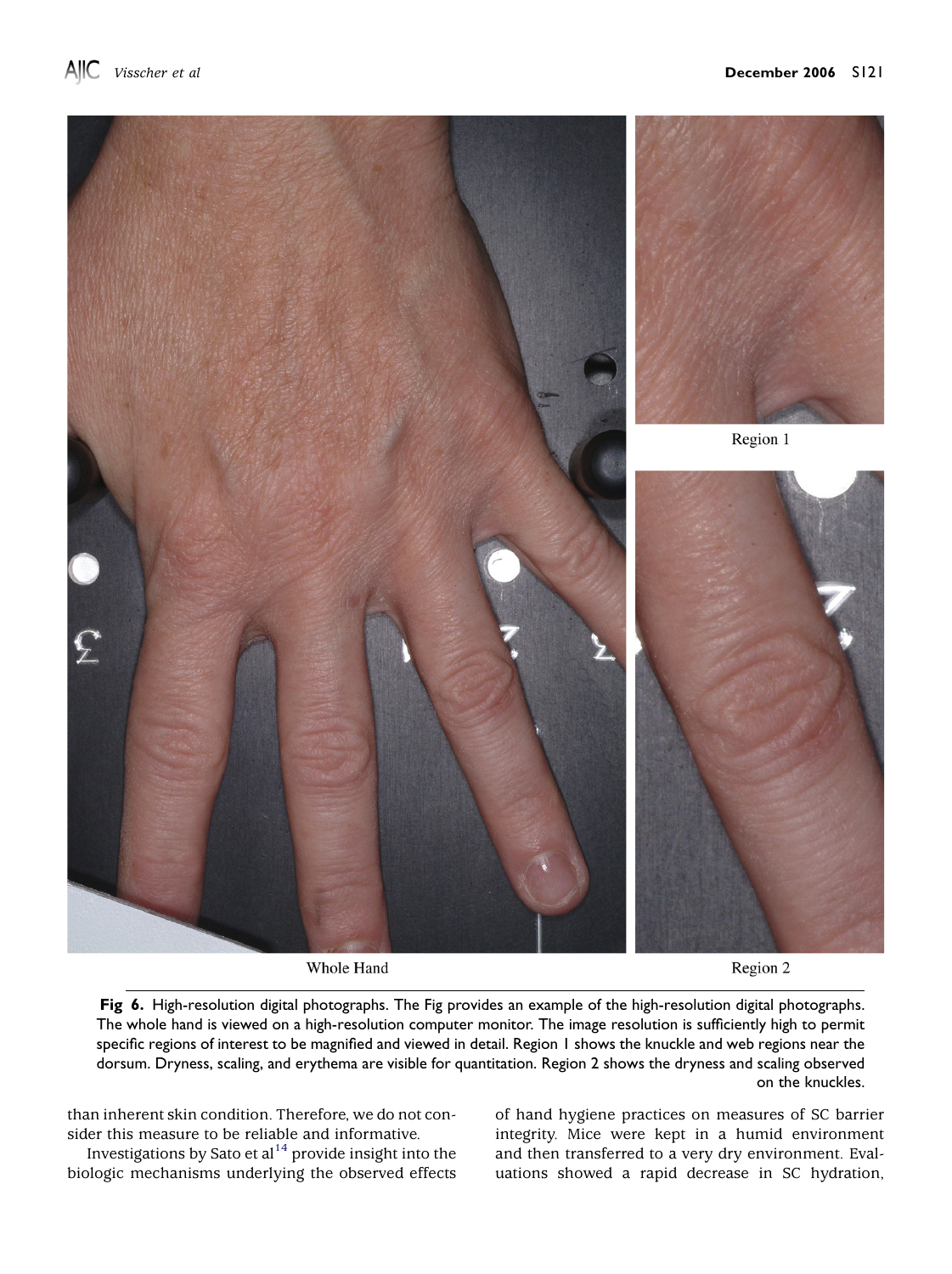<span id="page-11-0"></span>compromise in barrier homeostasis, and decreased epidermal proliferation. The humidity change resulted in decreased lamellar body secretion, which, in turn, led to a decrease in the SC lipid bilayers and disruption in barrier function. The authors speculated that abrupt changes in humidity might be quite stressful in situations where SC barrier compromise already exists. We found that HCWs had a lower SC hydration than non-HCW controls and that the skin was dry at the start of a work cycle. HCWs experience dry to humid to dry cycles repeatedly throughout their shifts. Denda's model simulates part of the HCW cycle, ie, high humidity during soap and water washing followed by the rapid decrease in humidity (towel drying) and exposure to the relatively dry unit environment. The findings of increased skin hydration for TP suggest that the abrupt changes in skin hydration (because of repeated hydration and drying) may be mitigated to a greater extent for TP than for CP. The maintenance of appropriate hydration is an important mechanism for skin integrity.

The effects of skin cleansing surfactants on skin irritation and SC barrier integrity have been rather extensively addressed. Most of the research is conducted on other body sites and/or using controlled application (occlusive patch) protocols, rather than in actual clinical use. Although surfactants alone can be classified regarding ''irritancy potential,'' their effects in full products are influenced by a number of factors, including quantity, rinseability, protein-binding affinity, and interactions with SC lipids.<sup>[48](#page-12-0)</sup> Therefore, the overall formula irritancy potential is very difficult to determine from product ingredient listing alone. The effects of individual hand hygiene products within the set have been studied. An emulsion cleanser and a liquid soap were compared among parallel groups of HCWs with histories of skin problems.<sup>[41](#page-12-0)</sup> The emulsion cleanser resulted in reduced skin dryness, whereas the liquid soap caused significant increases in dryness.<sup>[41](#page-12-0)</sup> Another report compared a liquid soap to an alcohol handrinse among nurses for 8 days. $28$  The alcohol handrinse resulted in signficantly better decontamination of the skin surface (total counts of colony-forming units as an index of bacterial kill), and the skin dryness and redness worsened signifciantly for the soap group. A 2% chlorhexidine gluconate washing product was compared with a waterless alcohol rub with emollients among 2 parallel groups ( $n = 25$ ) of nurses for 4 weeks.<sup>[40](#page-12-0)</sup> Both groups were provided with skin lotion for use after handcleansing with either the washing product or the waterless alcohol rub. The alcohol rub treatment resulted in significantly better skin condition than the washing product.

The positive effects of lotion on skin condition among workers engaged in repetitive exposure to water and surfactants have been described.<sup>[49](#page-12-0)</sup> Use of lotion resulted in improvements in clinical grades and instrumental hydration. No differences in TEWL were observed, consistent with our findings. Loden demonstrated that application of moisturizer resulted in more rapid SC barrier repair following damage with surfactant (sodium lauryl sulfate) compared with a no lotion control.[50](#page-12-0) The efficacy of 2 lotion types in workers with severe hand irritation ( $n = 54$ ) was evaluated over 4 weeks. $51$  The oil-based lotion (mineral oil, petrolatum, lanolin, and others) resulted in signficantly better skin scores than the glycerin-based lotion (glycerin, isopropyl myristate, stearic acid, and others). However, the oil-based lotion cannot be used with gloves because the integrity can be compromised, a feature that must be considered in the selection of products for HCWs.

Our investigations demonstrate that product composition and selection can significantly influence HCW skin condition. An investigation of the relationship between skin damage and bacteria counts found total counts to be higher as skin damage increased.<sup>28</sup> Damaged skin was found to have higher levels of colonizing microbial flora.<sup>52</sup> Therefore, regimens that are designed to minimize the damaging effects of hand hygiene practices can improve skin condition while achieving skin disinfection. Importantly, the use of such products is expected to substantially impact and increase hand hygiene compliance. HCWs should be encouraged to use alcohol sanitizers with emollients whenever possible to avoid negative effects of exposure to surfactant and water. Equally important are the use of lotions at work and protective skin care practices (mild cleansers, lotions, avoidance of harsh chemicals) during time away from the workplace.

#### **References**

- 1. Aiello AE, Larson EL. Causal inference: the case of hygiene and health. Am J Infect Control 2002;30:503-11.
- 2. Lam BC, Lee J, Lau YL. Hand hygiene practices in a neonatal intensive care unit: a multimodal intervention and impact on nosocomial infection. Pediatrics 2004;114:e565-71.
- 3. Hilburn J, Hammond BS, Fendler EJ, Groziak PA. Use of alcohol hand sanitizer as an infection control strategy in an acute care facility. Am J Infect Control 2003;31:109-16.
- 4. Aiello AE, Larson EL. What is the evidence for a causal link between hygiene and infections? Lancet Infect Dis 2002;2:103-10.
- 5. Boyce J, Pittet D. Guideline for hand hygiene in health-care settings. MMWR 2002;51(no. RR-16):1-44.
- 6. Kuzu N, Ozer F, Aydemir S, Yalcin AN, Zencir M. Compliance with hand hygiene and glove use in a university-affiliated hospital. Infect Control Hosp Epidemiol 2005;26:312-5.
- 7. O'Boyle CA, Henly SJ, Larson E. Understanding adherence to hand hygiene recommendations: the theory of planned behavior. Am J Infect Control 2001;29:352-60.
- 8. Pittet D. Improving adherence to hand hygiene practice: a multidisciplinary approach. Emerg Infect Dis 2001;7:234-40.
- 9. Larson E, Kretzer EK. Compliance with handwashing and barrier precautions. J Hosp Infect 1995;30(Suppl):88-106.